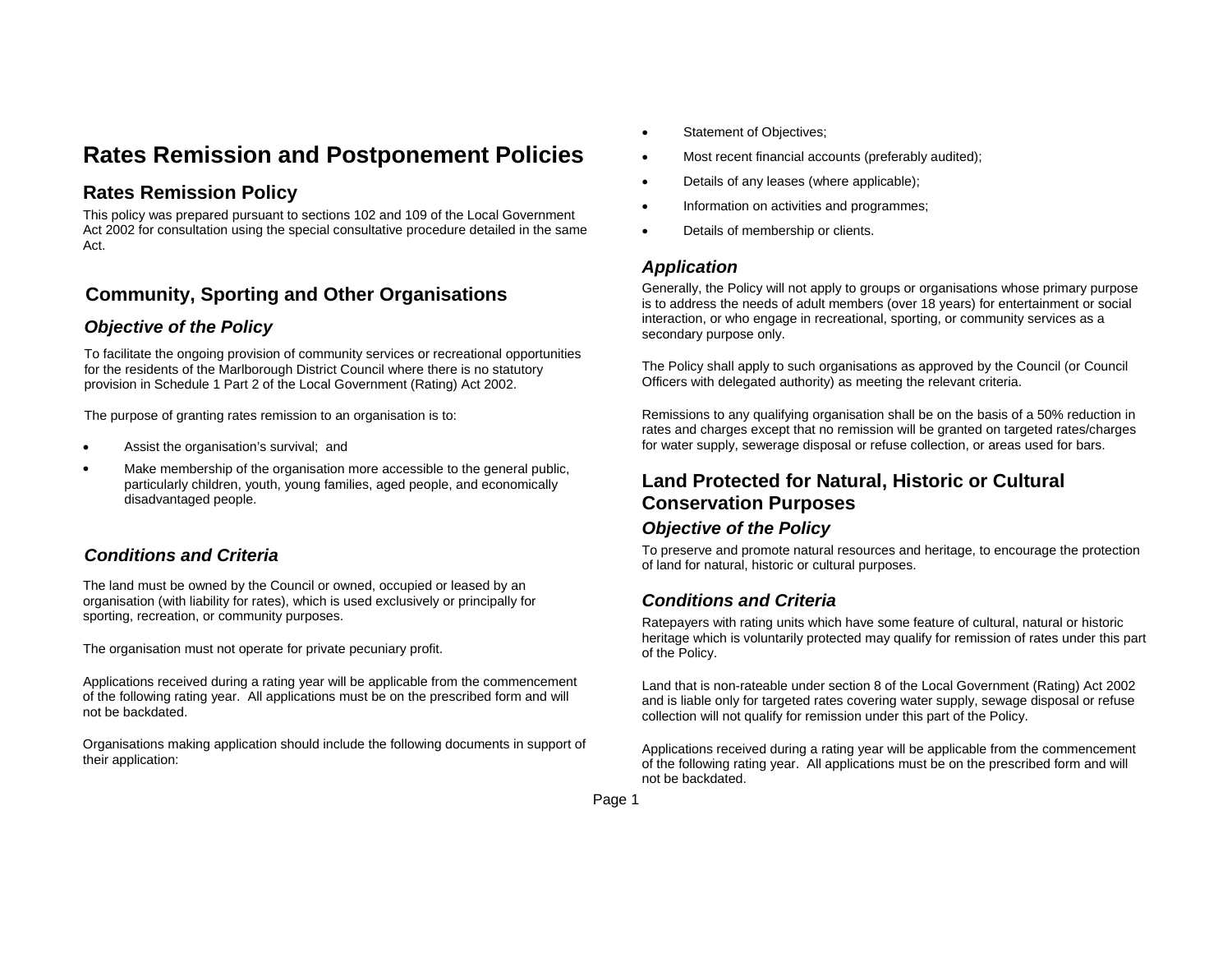Applications should be supported by documentary evidence of the protected status of the rating unit eg; a copy of the Covenant or other legal mechanism.

In considering any application for remission of rates under this part of the policy the Council will consider the following criteria:

- $\bullet$  The extent to which the preservation of natural, cultural or historic heritage will be promoted by granting remission of rates on the rating unit.
- . The degree to which features of natural, cultural or historic heritage are present on the land.
- . The degree to which features of natural, cultural or historic heritage inhibit the economic utilisation of the land.

#### *Application*

The extent of any remission shall be determined by the Council or its delegated officer[s] on a case by case basis.

In granting remissions under this part of the Policy, the Council may specify certain conditions before remission will be granted. Applicants will be required to agree in writing to these conditions and to pay any remitted rates if the conditions are violated.

# **Residential Land in Commercial or Industrial Areas**

#### *Objective*

To ensure that owners of residential rating units situated in commercial or industrial areas are not unduly penalised by the zoning decisions of this Council and the former authorities.

### *Conditions and Criteria*

To qualify for remission under this part of the Policy, the rating unit must:

- . Be situated within an area of land that has been zoned for commercial or industrial use. (Ratepayers can determine how their property has been zoned by inspecting the Marlborough Sounds Resource Management Plan and the Wairau/Awatere Resource Management Plan, copies of which are available from either the District Administration Office, the Picton Service Delivery Centre, or on Council's website www.marlborough.govt.nz).
- $\bullet$  Be listed as a "residential" property for differential rating purposes. Ratepayers wishing to ascertain whether their property is treated as a residential property

may inspect the Council's rating information database at the District Administration Office, or obtain that information from the rate records on Council's website www.marlborough.govt.nz.

#### *Application*

Following triennial revaluation Council will direct its valuation service provider to prepare a valuation that will treat the rating unit as if it were a comparable rating unit elsewhere in the District. Ratepayers should note that the valuation service provider's decision is final as there are no statutory rights of objection or appeal, for valuations of this nature.

The extent of any remission shall be determined by the Council or its delegated officer(s) and will be based on valuations supplied by its valuation service provider.

# **Land Affected by Natural Disaster**

### *Residential Land Affected by Natural Disaster Objective of the Policy*

To enable rate relief to be provided where the use that may be made of any land used for a private residence has been detrimentally affected by natural disaster.

#### *Conditions and Criteria*

Council may remit wholly or in part, any rate or charge made and levied in respect of the land, where it considers it to be fair and reasonable to do so.

All applications must be on the prescribed form.

#### *Application*

The extent of any remission shall be determined by the Council or its delegated officer[s].

### **General -Type Uniform Annual Charges and Targeted Charges on Non-Contiguous Pastoral Rating Units**

#### *Objective of the Policy*

To provide relief from General-type Uniform Charges and Targeted Charges on rural pastoral land which is non-contiguous, provided it is farmed as a single entity.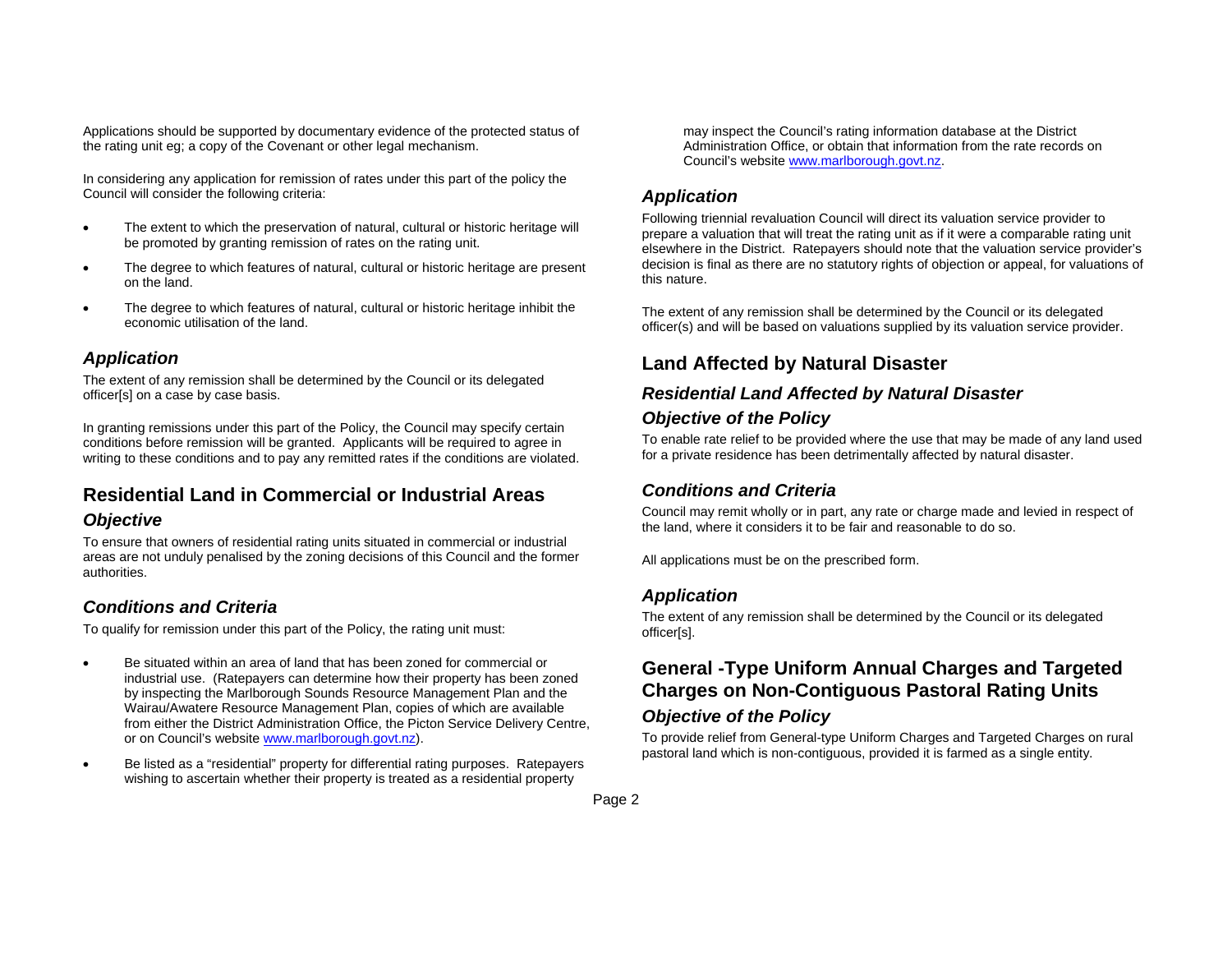#### *Conditions and Criteria*

Non-contiguous pastoral units may qualify for a remission of uniform annual general charges and targeted rates calculated as a fixed amount per rating unit where Council agrees that the economics of each farm property are inter-dependent on the other. The ratepayer will remain liable for at least one uniform annual general charge and one set of each type of targeted rate calculated as a fixed amount per rating unit.

Only one residential unit can exist on the qualifying rating units except where the farm contains accommodation on a rent free basis for the owner or staff associated with the farm.

Applications received during a rating year will be applicable from the commencement of the following rating year. All applications must be on the prescribed form and will not be backdated.

#### *Application*

Council or its delegated officer[s] shall determine whether the criteria are met.

# **General -Type Uniform Annual Charges and Targeted Charges on Contiguous Rating Units in Separate Ownership, Used Jointly as a Single Entity**

#### *Objective of the Policy*

To limit the incidence of multiple charges where a farming or other business entity consists of a number of contiguous rating units with different owners.

### *Conditions and Criteria*

Each rating unit must be leased to the operator for a term not less than five years.

The operator must provide Council with a statutory declaration confirming that each unit will be operated as part of the entity.

The ratepayer will remain liable for at least one uniform annual general charge-type and one set of each type of targeted rate calculated as a fixed amount per rating unit.

Applications received during a rating year will be applicable from the commencement of the following rating year. All applications must be on the prescribed form and will not be backdated.

### *Application*

The extent of any remission shall be determined by the Council or its delegated officer[s].

# **Limitation of General-Type Uniform Annual Charges and Targeted Charges in Certain Circumstances**  *Purpose of Policy*

To limit the incidence of General-Type Uniform Annual Charges and targeted rates calculated as a fixed amount per rating unit in certain circumstances.

### *Conditions and Criteria*

Council will assess the General-Type Uniform Annual Charges and targeted rates [calculated as a fixed amount per rating unit] on the basis of every separately used or inhabited part of a rating unit but, the following situations will be deemed not to create a separately used or inhabited part of a rating unit:

#### **In the case of a farm, orchard, other horticultural type property, or business:**

e Where the farm, orchard, horticultural operation, or business contains additional accommodation on a rent free basis for the owner, or staff associated with the farm, orchard, horticultural operation or business.

#### **In the case of a rating unit that contains one additional separately inhabited unit or dwelling, occupied by family members:**

 $\bullet$  Where members of the owner's family inhabit the separate part of the property on a rent free basis.

Applications received during a rating year will be applicable from the commencement of the following rating year. All applications must be on the prescribed form and will not be backdated.

#### *Application*

Council will remit any rates in excess of those payable under this policy.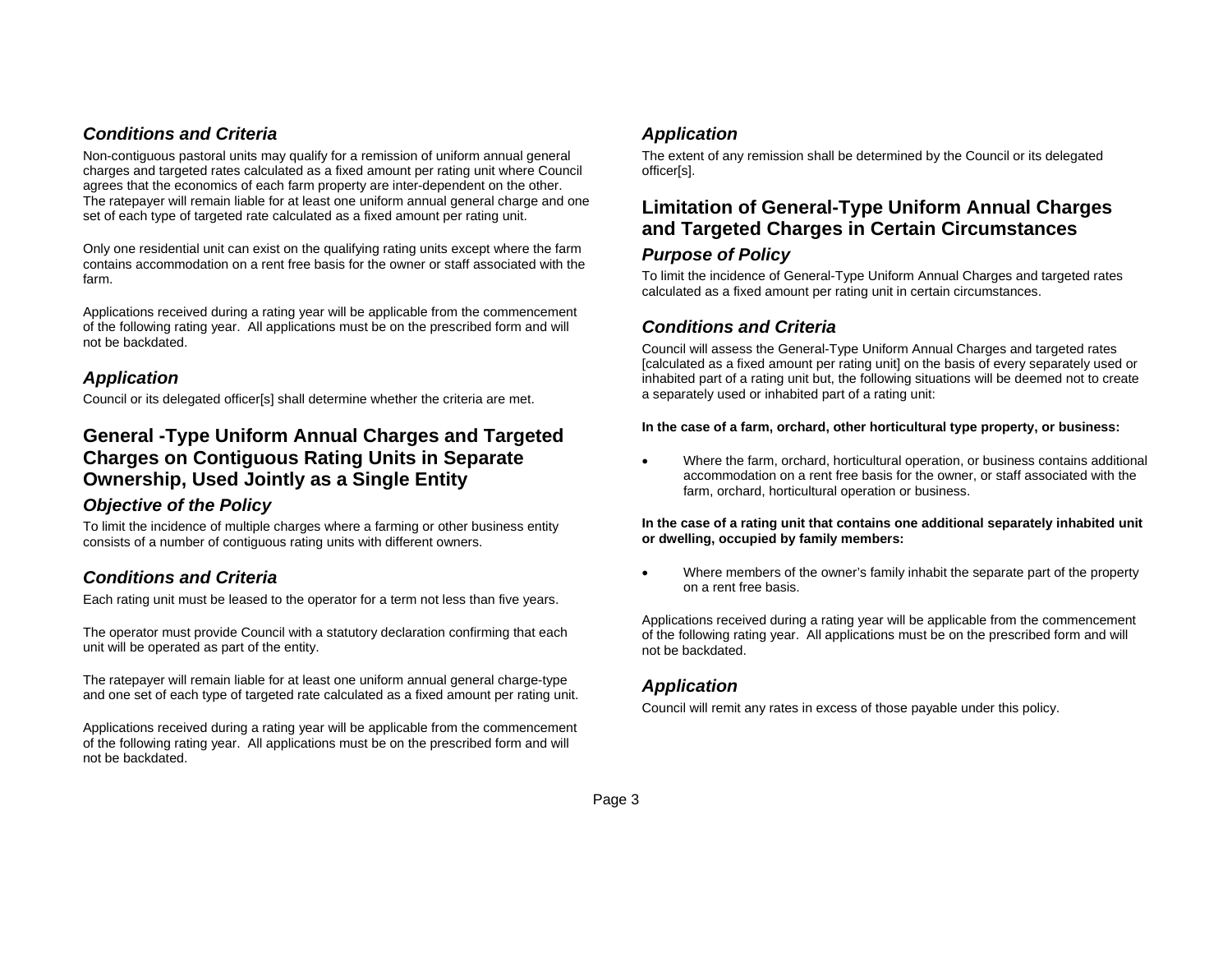# **Urban Residential 2 Greenfields Land in Rural Areas**

# **Objective**

To ensure that owners of residential rating units situated in rural areas are not unduly penalised by the zoning decisions of Council.

# **Conditions and Criteria**

To qualify for remission under this part of the Policy, the rating unit must:

- $\bullet$  Be situated within an area of land that has been zoned 'Urban Residential 2 Greenfield Zone' in the Wairau-Awatere Resource Management Plan (Ratepayers can determine how their property has been zoned by inspecting the Wairau/Awatere Resource Management Plan, copies of which are available from either the District Administration Office or on Council's website www.marlborough.govt.nz).
- $\bullet$ Remain unsubdivided ie; subdivision title has not been granted.
- . Continue, for any remaining unsubdivided area, to have a land use that's consistent with the rural character that existed on approval of the new zone on 18 September 2014.

# **Application**

All rating units located within the 'Urban Residential 2 Greenfield Zone' will be rated on the basis of the underlying land being zoned Rural 3.

Following triennial revaluation Council will direct its valuation service provider to prepare a valuation that will treat the rating unit as if it were a comparable rating unit in zoned Rural 3. Ratepayers should note that the valuation service provider's decision is final as there are no statutory rights of objection or appeal, for valuations of this nature.

The extent of any remission shall be determined by the Council or its delegated officer(s) and will be based on valuations supplied by its valuation service provider.

# **Subdivisions That Create Four or More but Less than Ten Rating Units**

### *Objective of the Policy*

To provide a positive development incentive to commercial subdividers by remitting general-type uniform charges on unsold subdivided land without an occupied dwelling or commercial building, for a maximum period of three years.

# **Conditions and Criteria**

To qualify for remission under this part of the Policy, the rating unit must remain in the subdivider's name.

Remission will not apply to water, sewerage or other targeted rates calculated as a fixed amount per rating unit.

Remission will cease on those rating units which are sold. Remission will also cease on rating units which remain unsold after three years of the lots being created.

The ratepayer will remain liable for at least one uniform annual general-type charge and one set of each type of targeted rate calculated as a fixed amount per rating unit.

#### *Application*

Council or its delegated officer[s] shall determine whether the criteria are met.

# **Subdivisions That Create Ten or More Rating Units**  *Objective of the Policy*

To provide a positive development incentive to commercial subdividers by remitting general-type rates and uniform charges on all unsold subdivided land without an occupied dwelling or commercial building (*other than any balance of land*) for a maximum period of five years. This policy only applies to subdivisions that are deposited after 1 July 2009.

### *Conditions and Criteria*

To qualify for remission under this part of the Policy, the rating unit must remain in the subdivider's name.

Remission will not apply to water, sewerage or other targeted rates calculated as a fixed amount per rating unit.

Remission will cease on those rating units which are sold. Remission will also cease on rating units which remain unsold after five years of the lots being created.

The ratepayer will remain liable for all rates and charges on the unsubdivided lot (balance of land).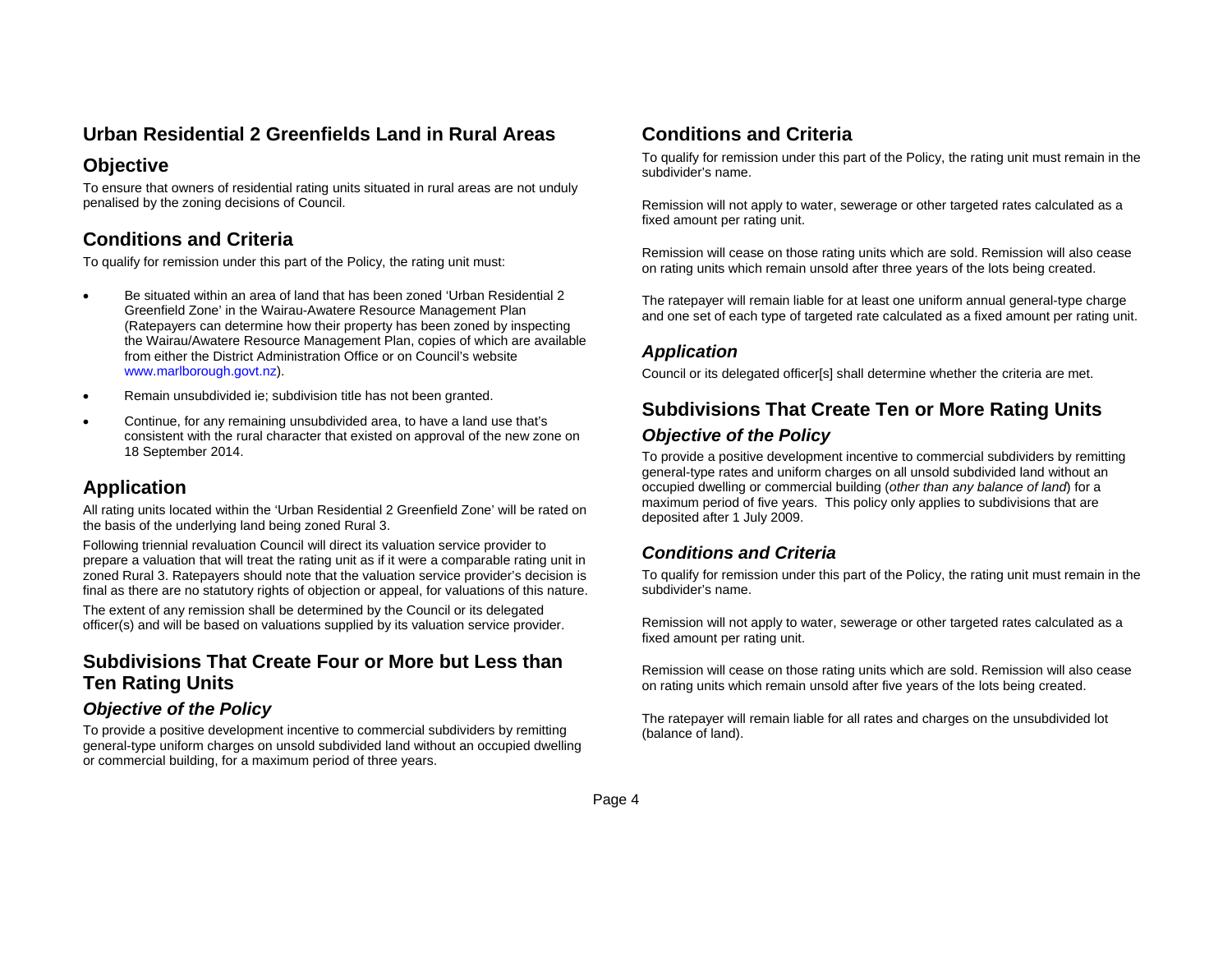#### *Application*

Council or its delegated officer[s] shall determine whether the criteria are met.

## **Rate Penalties**

#### *Objective of the Policy*

To enable Council to remit penalties where:

- $\bullet$  payment has not been received by the penalty date, due to circumstances outside the ratepayer's control; or
- $\bullet$ it is deemed equitable to remit the penalty for other reasons.

#### *Conditions and Criteria*

Each application will be considered on its merits and remission may be granted where it is considered just and equitable to do so.

The Council will consider remission of rate penalties where an application is made and meets any of the following criteria:

- $\bullet$  payment has been late due to significant family disruption. [Significant family disruption would include death, illness, or accident of a family member]; or
- $\bullet$  the ratepayer is able to provide evidence that their payment has gone astray in the post, or the late payment has otherwise resulted from matters outside their control; or
- $\bullet$  penalties have arisen through processing errors in Council's records or an outstanding balance has arisen as a result of a shortfall caused by the operation of an agreed payment plan; or
- $\bullet$  the ratepayer provides a reasonable explanation of the circumstances which caused the late payment, and this is the first occasion on which late payment has occurred.

### *Application*

The extent of any remission will be determined by the Council or its delegated officer[s].

## **Water Losses**

#### *Objective of the Policy*

To provide ratepayers with a measure of relief, by way of partial rates remission where, as a result of the existence of a water leak on the property which they occupy, the payment of full water rates is inequitable.

### *Conditions and Criteria*

This Remission Policy does not apply to Council's irrigation water supplies (Southern Valleys' Irrigation Scheme and Riverlands Irrigation Scheme). There will be no refunds for water losses for irrigation supplies.

The existence of a significant leak on the occupied property has been established and there is evidence that steps have been taken to repair the leak as soon as possible after its detection.

#### *Application*

Council will calculate the volume of water lost based on average water consumptions during similar periods of previous years.

When an application for water rates remission is approved pursuant to this policy, the amount of the remission will depend on when the leak is repaired.

If the leak is repaired before the following scheduled reading interval, the remission will be equivalent to the assessed volume of water that has been lost through the leak, since the scheduled reading interval prior to the leak being discovered; or

If the leak is not repaired before the following scheduled reading interval, the remission calculation will be assessed on the next scheduled reading interval; or

Where there are extenuating circumstances, Council or its delegated officer[s] may extend the period for a re-assessment of the water rate.

A property displaying ongoing leakage showing likely system failure of the pipe network within the property will be provided with no more than three remissions for water loss.

 The maximum remission for any one water loss will be \$3,000 unless there are extenuating circumstances verified by the Operations and Maintenance Engineer.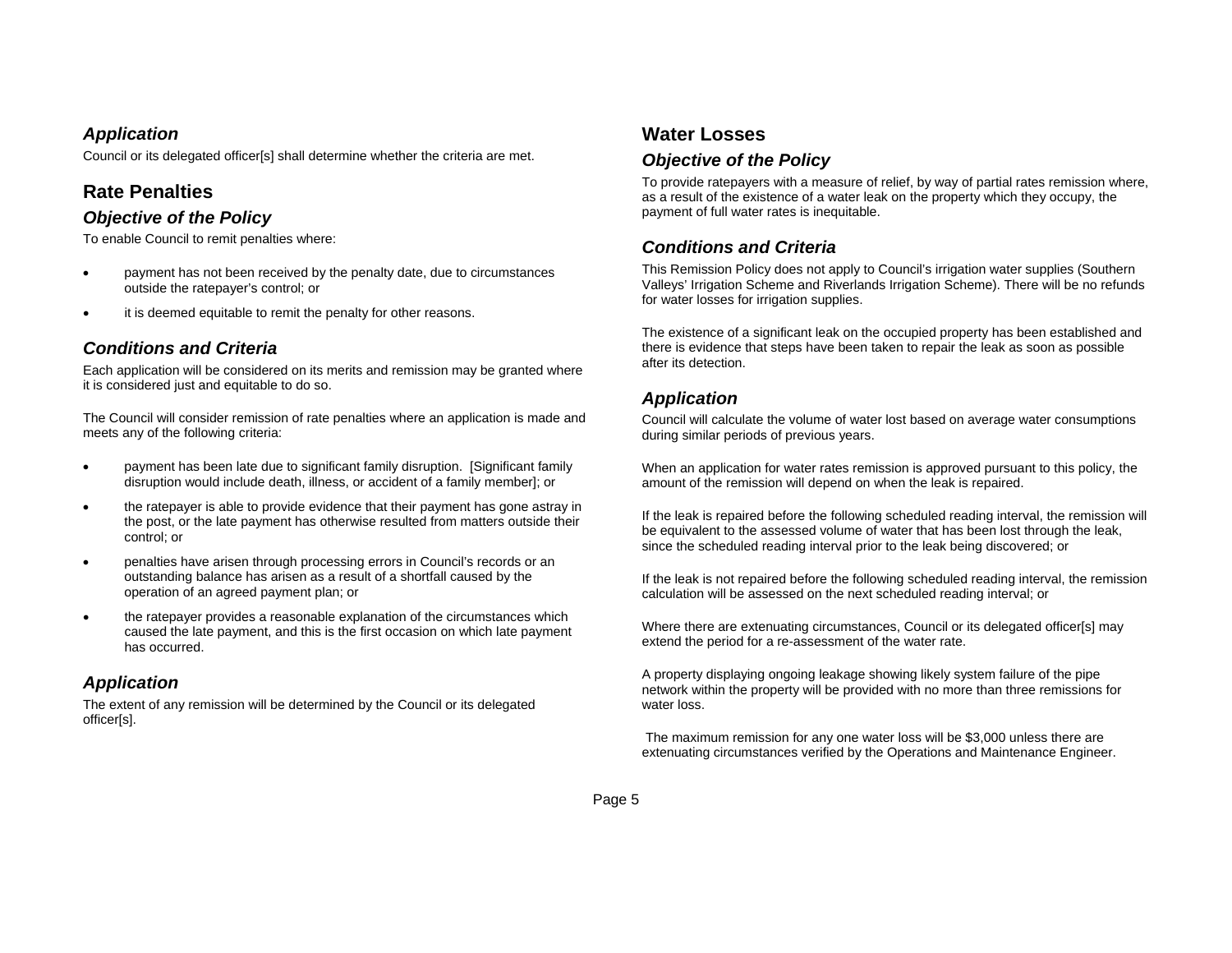Council or its delegated officer[s] shall determine whether the criteria are met.

# **Extreme Financial Hardship**

#### *Objective of the Policy*

To enable Council to grant remission, for cases of extreme financial hardship, on a case by case basis, of all or part of the rates.

#### *Conditions and Criteria*

Council may remit rates in accordance with the policy where the application meets all of the following criteria:

- $\bullet$  The ratepayer(s) must be the current occupier(s) of the rating unit which must be solely used for their personal residential purposes.
- $\bullet$  The Council must be satisfied that extreme financial hardship exists or would be caused by requiring payment of the whole or part of the rates.
- $\bullet$  The ratepayer[s] must provide any evidence that Council deems appropriate to support the claim of extreme financial hardship.
- $\bullet$  The ratepayer[s] must make acceptable arrangements for payment of future rates, for example by setting up a system for regular payments.

Applications received during a rating year will be applicable from the commencement of the following rating year. All applications must be on the prescribed form and will not be backdated.

# *Application*

Applications for remissions shall be considered by the Council or its delegated officer[s].

# **Sundry Remissions**

#### *Objective of the Policy*

To remit rates and charges that are the result of fundamental errors; or where the balance owing is considered uneconomic to recover; or where the amount levied is unable to be recovered pursuant to sections 67-76 of the Local Government (Rating) Act 2002, or where Council or its delegated officer(s) consider the levy impractical to recover; or where Council considers it equitable in the particular circumstances to remit rates.

#### *Conditions and Criteria*

The extent of any remission shall be determined by the Council or its delegated officer[s].

# **Picton Vicinity Geographic Rating Area Remissions**

#### *Objective of the Policy*

To provide a transition for properties in the Picton Vicinity Geographic Rating Area receiving a Geographic Area General Works and Services Rates and Charges increase of over 40% as a result of the proposed Policy change contained in the 2018- 28 Long Term Plan Consultation Document for a maximum period of three years from 1 July 2018.

#### *Conditions and Criteria*

A remission will apply to the Geographic Area General Works and Services Rates and Charges for the properties in the Picton Vicinity Geographic Rating Area on the following basis:

2018-19 rating year 100% of the 2017-18 increased Geographic Area General Works and Services Rates and Charges resulting from the proposed Policy changes from 2018-19.

2019-20 rating year 67% of the 2017-18 increased Geographic Area General Works and Services Rates and Charges resulting from the proposed Policy changes from 2018-19.

2020-21 rating year 34% of the 2017-18 increased Geographic Area General Works and Services Rates and Charges resulting from the proposed Policy changes from 2018-19.

Remission will cease on 30 June 2021.

Application

The extent of any remission shall be determined by the Council or its delegated officer[s].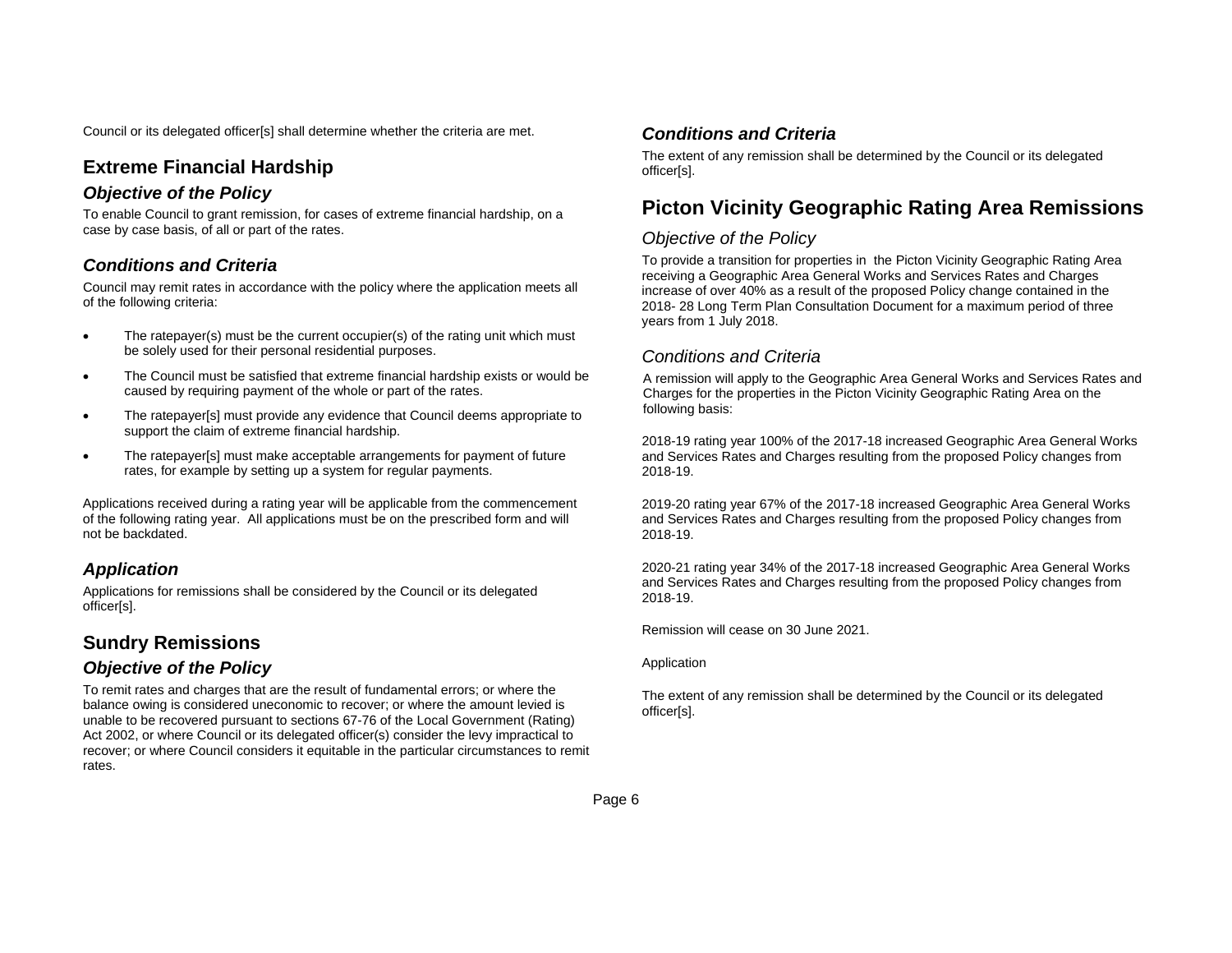# **Rates Postponement Policies**

# **Extreme Financial Hardship**

#### *Objective of the Policy*

To assist ratepayers experiencing extreme financial hardship.

## *Conditions and Criteria*

All applications must be on the prescribed form.

When considering whether extreme financial circumstances exist, all of the ratepayer[s] personal circumstances will be relevant.

The Council must postpone rates in accordance with the Policy where the application meets all of the following criteria:

The ratepayer[s] must be the current occupier[s] of the rating unit which must be solely used for their personal residential purposes.

The Council must be satisfied that the ratepayer[s] is/are unlikely to have sufficient funds left over after the payment of rates, for normal health care, appropriate provision for maintenance of his/her home and chattels at an adequate standard, as well as making provision for normal day to day living expenses.

The ratepayer[s] must not own any other rating units or investment properties or other realisable assets.

The ratepayer[s] must make acceptable arrangements for payment of future rates, for example by setting up a system for regular payments.

Even if rates are postponed, as a general rule the ratepayer[s] will be required to pay the first \$645 of the annual rate levy.

The Council may add a postponement fee to the postponed rates for the period between the due date and the date they are paid. This fee will not exceed an amount which covers the Council's administration and financial costs.

The policy will apply from the beginning of the rating year in which the application is made although the Council may consider backdating past the rating year in which the application is made depending on the circumstances.

Any postponed rates will be postponed until:

- $\bullet$ The death of the ratepayer[s]; or
- $\bullet$ The ratepayer[s] ceases to be the owner or occupier of the rating unit; or
- $\bullet$ The ratepayer[s] ceases to use the property as his/her residence; or
- e A date determined by the Council in any particular case.

At any time, the applicant may elect to postpone the payment of a lesser sum than that which they would be entitled to have postponed pursuant to this Policy by paying the postponed rates or any part thereof.

#### *Application*

Postponed rates will be registered as a Statutory Land Charge on the rating unit's title.

Applications for rate postponements shall be considered by the Council or its delegated officer[s].

# **Residential Ratepayers aged 65 a**n**d over**

#### *Objective of the Policy*

To offer ratepayers aged 65 years and over a facility to unlock the equity in their residential property by postponing all or part of their rates to a future date, at no cost or risk to Council.

### *Conditions and Criteria*

All applications must be on the prescribed form.

Rates postponement is available on properties that are occupied by the ratepayer applicant(s) as their principal place of residence. Holiday homes are not eligible.

Property that is Maori freehold land is not eligible for postponement as councils do not have adequate rights to recover postponed or overdue rates on Maori freehold land.

Postponement is available to applicant(s) who are the legal owners of their property or who live in a property owned by a family trust. Units in retirement villages held under licences to occupy and any other arrangement where the applicant is not the registered owner are only eligible for postponement if the amount of the rates for the